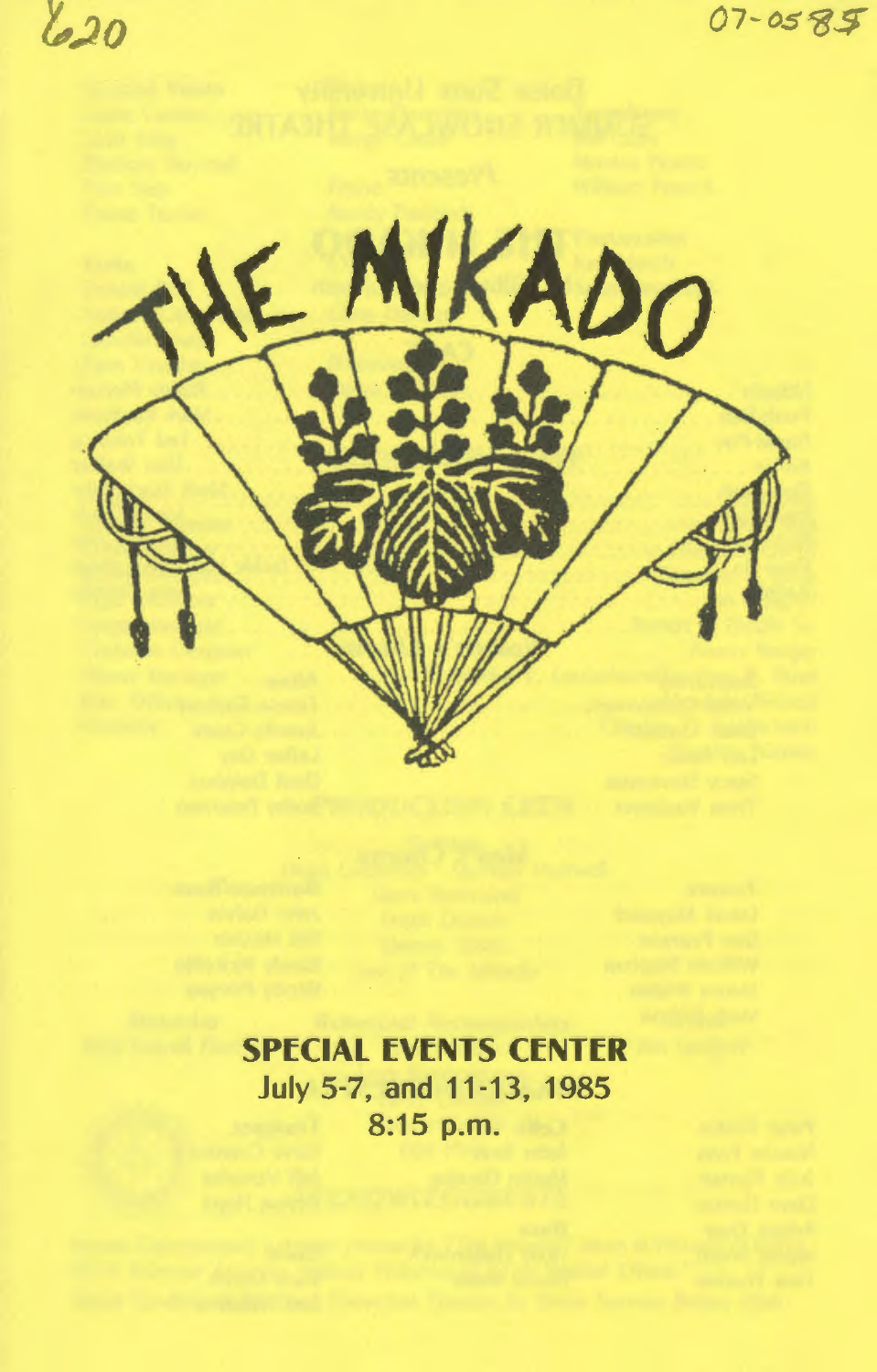# Boise State University SUMMER SHOWCASE THEATRE

### *Presents*

# **THf MIKADO**

by Gilbert and Sullivan

## **CAST**

### Women's Chorus

#### Sopranos

Vaola Christensen Shari Cutshall Lori Kautz Stacy Stevenson Trina Vostmyer

### Altos Teresa Carlson Junella Couts LaRae Day Dodi Dolphus Kathy Freeman

### Men's Chorus

#### Tenors

David Maynard Ben Pearson William Stephan James Walker Mark Wilson

### Baritone/Bass

John Galvin Bill Mankin Randy McKellip Randy Pierson

### MIKADO ORCHfSTRA

First Violin Natalie Faris Julie Firman Dave Hunter Arlene Oyer Myrna South Tina Thurber Cello John Best Martin Daraba

Bass Holly Hollenbeck Keven Mann

Trumpet Steve Counter Jeff Ventrilla Donna Higel

Horn Mark Morris Joel Williams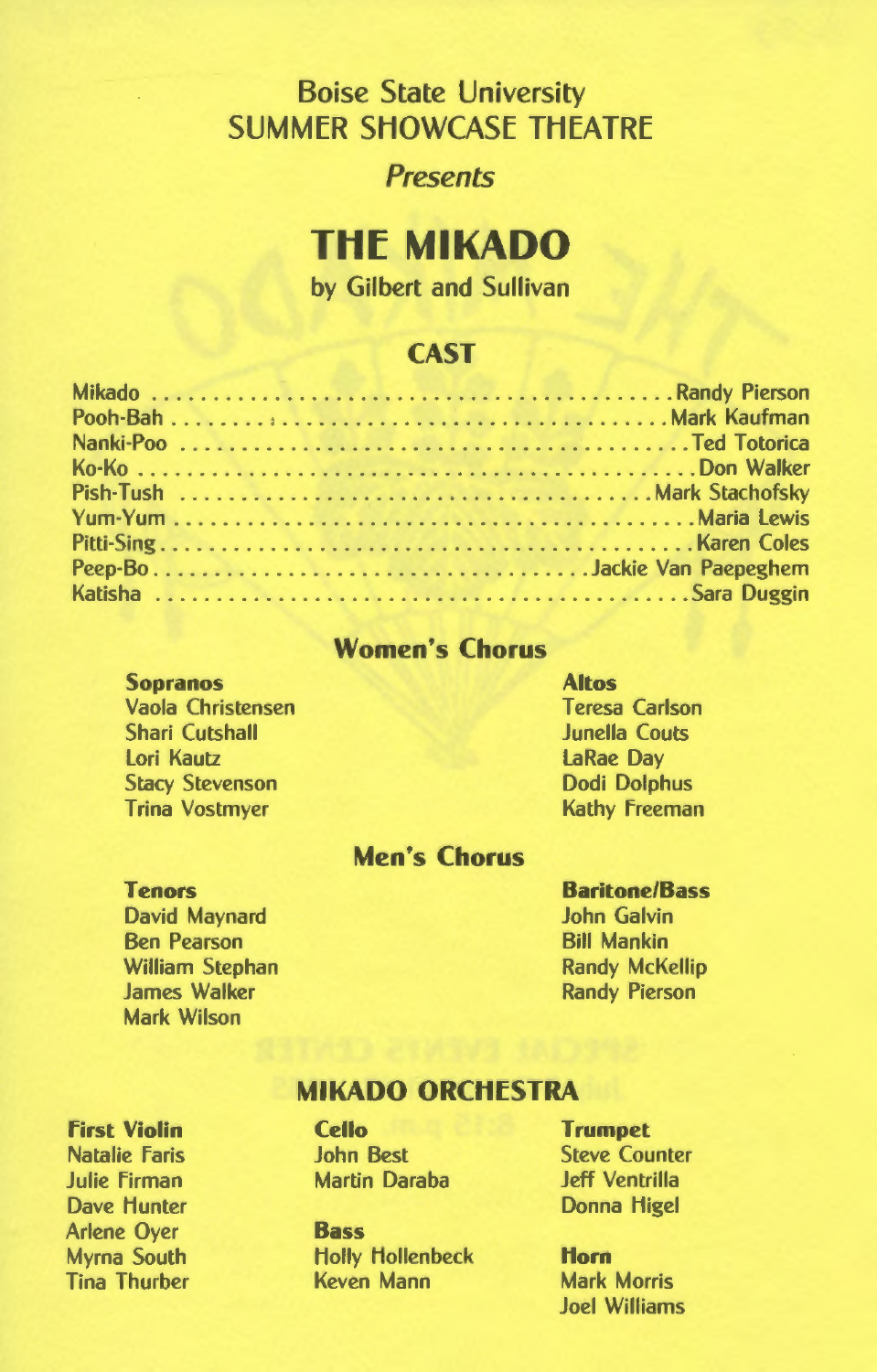#### **Second Violin Flute**

leah King Margo Cooke Bill Cope **Barbara Samball** Pam Sup **Oboe** William Patrick

Melissa Castledine Chris Hansen Claudia Shade Pam Vaughn **Bassoon** 

laura Carson Becky Eisenman **Trombone** 

**Randy Paddock** 

Dawn Paddock

**Percussion Viola Clarinet Ken March** Debbie Ball larry Reeder Scott Campbell

### **PRODUCTION STAff**

| Stage Manager Robert E. Riddle Sr.                  |
|-----------------------------------------------------|
|                                                     |
| House Manager Charles E. Lauterbach/Stephen R. Buss |
|                                                     |
|                                                     |
| <b>Heather Nisbett</b>                              |
|                                                     |

### **PRODUCTION CREW**

**Setting**  Head Carpenter - Michael Hartwell Steve Redmond leigh Daniels Dennis Skiles cast of The Mikado

**Make· Up**  Kelli Powell Fischer

**Rehearsal Accompanists** 

lynn Atchley lora Bortholthaus Holly Carlson Nancy Galvin Gay Pool

**Sound**  Jon langrell

## **ACKNOWLEDGMENTS**

Sunset Construction; publicity photos for "The Mikado" taken at Hibachi of Boise, 5216 Fairview Avenue; Kelleen Andrews of "The Special Effect." Major funding of Summer Showcase Theatre by Boise Sunrise Rotary Club.